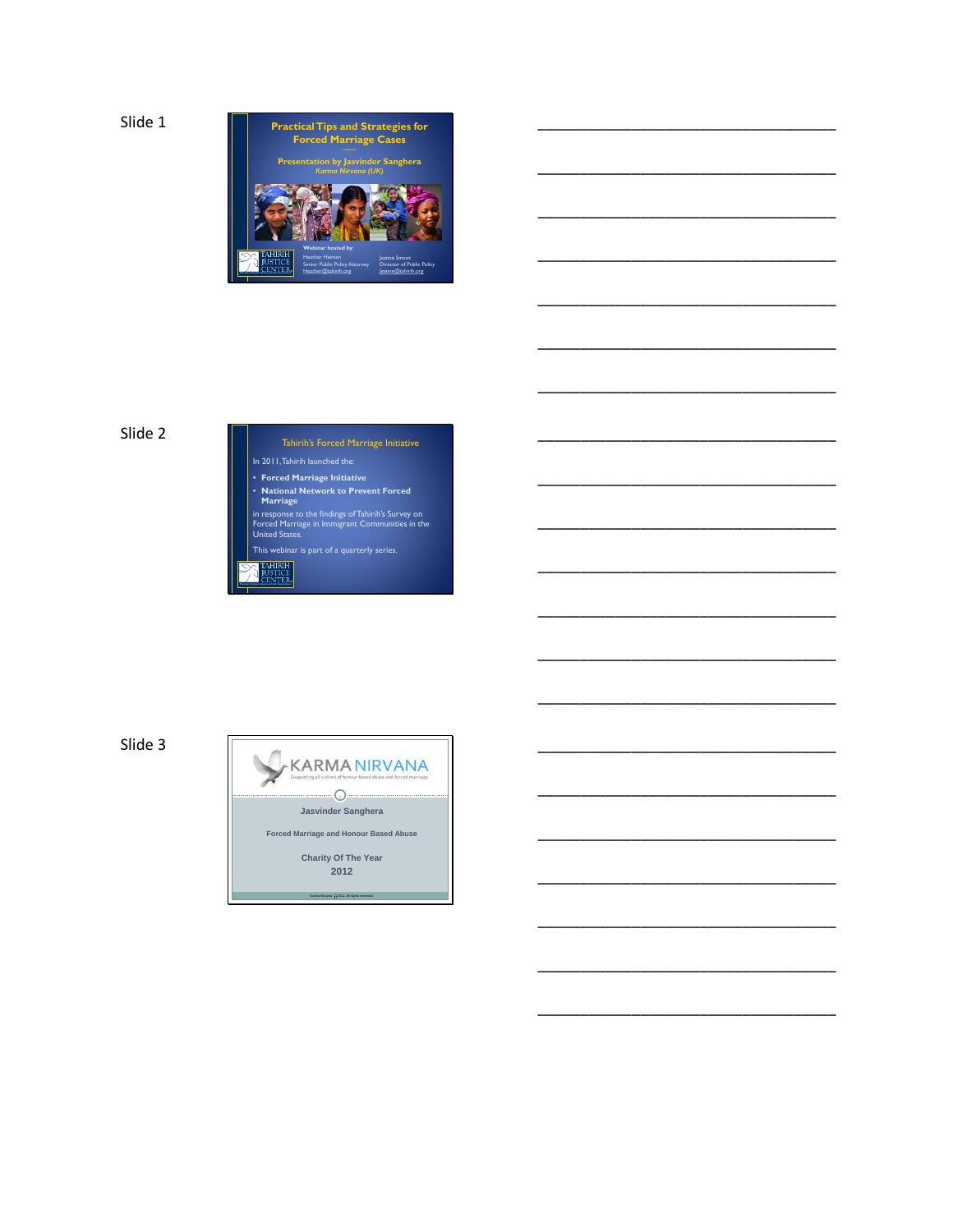

\_\_\_\_\_\_\_\_\_\_\_\_\_\_\_\_\_\_\_\_\_\_\_\_\_\_\_\_\_\_\_\_\_\_\_

\_\_\_\_\_\_\_\_\_\_\_\_\_\_\_\_\_\_\_\_\_\_\_\_\_\_\_\_\_\_\_\_\_\_\_

\_\_\_\_\_\_\_\_\_\_\_\_\_\_\_\_\_\_\_\_\_\_\_\_\_\_\_\_\_\_\_\_\_\_\_

\_\_\_\_\_\_\_\_\_\_\_\_\_\_\_\_\_\_\_\_\_\_\_\_\_\_\_\_\_\_\_\_\_\_\_

\_\_\_\_\_\_\_\_\_\_\_\_\_\_\_\_\_\_\_\_\_\_\_\_\_\_\_\_\_\_\_\_\_\_\_

\_\_\_\_\_\_\_\_\_\_\_\_\_\_\_\_\_\_\_\_\_\_\_\_\_\_\_\_\_\_\_\_\_\_\_

\_\_\_\_\_\_\_\_\_\_\_\_\_\_\_\_\_\_\_\_\_\_\_\_\_\_\_\_\_\_\_\_\_\_\_

\_\_\_\_\_\_\_\_\_\_\_\_\_\_\_\_\_\_\_\_\_\_\_\_\_\_\_\_\_\_\_\_\_\_\_

\_\_\_\_\_\_\_\_\_\_\_\_\_\_\_\_\_\_\_\_\_\_\_\_\_\_\_\_\_\_\_\_\_\_\_

\_\_\_\_\_\_\_\_\_\_\_\_\_\_\_\_\_\_\_\_\_\_\_\_\_\_\_\_\_\_\_\_\_\_\_

\_\_\_\_\_\_\_\_\_\_\_\_\_\_\_\_\_\_\_\_\_\_\_\_\_\_\_\_\_\_\_\_\_\_\_

\_\_\_\_\_\_\_\_\_\_\_\_\_\_\_\_\_\_\_\_\_\_\_\_\_\_\_\_\_\_\_\_\_\_\_

\_\_\_\_\_\_\_\_\_\_\_\_\_\_\_\_\_\_\_\_\_\_\_\_\_\_\_\_\_\_\_\_\_\_\_

\_\_\_\_\_\_\_\_\_\_\_\_\_\_\_\_\_\_\_\_\_\_\_\_\_\_\_\_\_\_\_\_\_\_\_

\_\_\_\_\_\_\_\_\_\_\_\_\_\_\_\_\_\_\_\_\_\_\_\_\_\_\_\_\_\_\_\_\_\_\_

\_\_\_\_\_\_\_\_\_\_\_\_\_\_\_\_\_\_\_\_\_\_\_\_\_\_\_\_\_\_\_\_\_\_\_

\_\_\_\_\_\_\_\_\_\_\_\_\_\_\_\_\_\_\_\_\_\_\_\_\_\_\_\_\_\_\_\_\_\_\_

\_\_\_\_\_\_\_\_\_\_\_\_\_\_\_\_\_\_\_\_\_\_\_\_\_\_\_\_\_\_\_\_\_\_\_

\_\_\_\_\_\_\_\_\_\_\_\_\_\_\_\_\_\_\_\_\_\_\_\_\_\_\_\_\_\_\_\_\_\_\_

\_\_\_\_\_\_\_\_\_\_\_\_\_\_\_\_\_\_\_\_\_\_\_\_\_\_\_\_\_\_\_\_\_\_\_

\_\_\_\_\_\_\_\_\_\_\_\_\_\_\_\_\_\_\_\_\_\_\_\_\_\_\_\_\_\_\_\_\_\_\_

#### Slide 5

KARMANIRVANA **Presentation Aims:**  $-\bigcirc$ • An insight into the prevalence of Forced Marriage and Honour Based Abuse in the UK • Gain an understanding into how honour systems operate within family dynamics

• Guidance on how professionals can empower victims and survivors to come forward

<u> 1989 - Johann Barnett, mars eta idazlea (h. 1989).</u>

## Slide 6

#### What is Honour Based Abuse? **XARMANIRVANA**  $-$ O-

Honour based abuse is defined as:

*"An incident or crime which has or may have been committed to protect or defend the honour of the family and or community"*

Honour based abuse is where a person is punished by their<br>family/community for allegedly undermining what they believe to<br>be the correct code of behaviour.<br>Can be distinguished from other forms of abuse, as it is often<br>com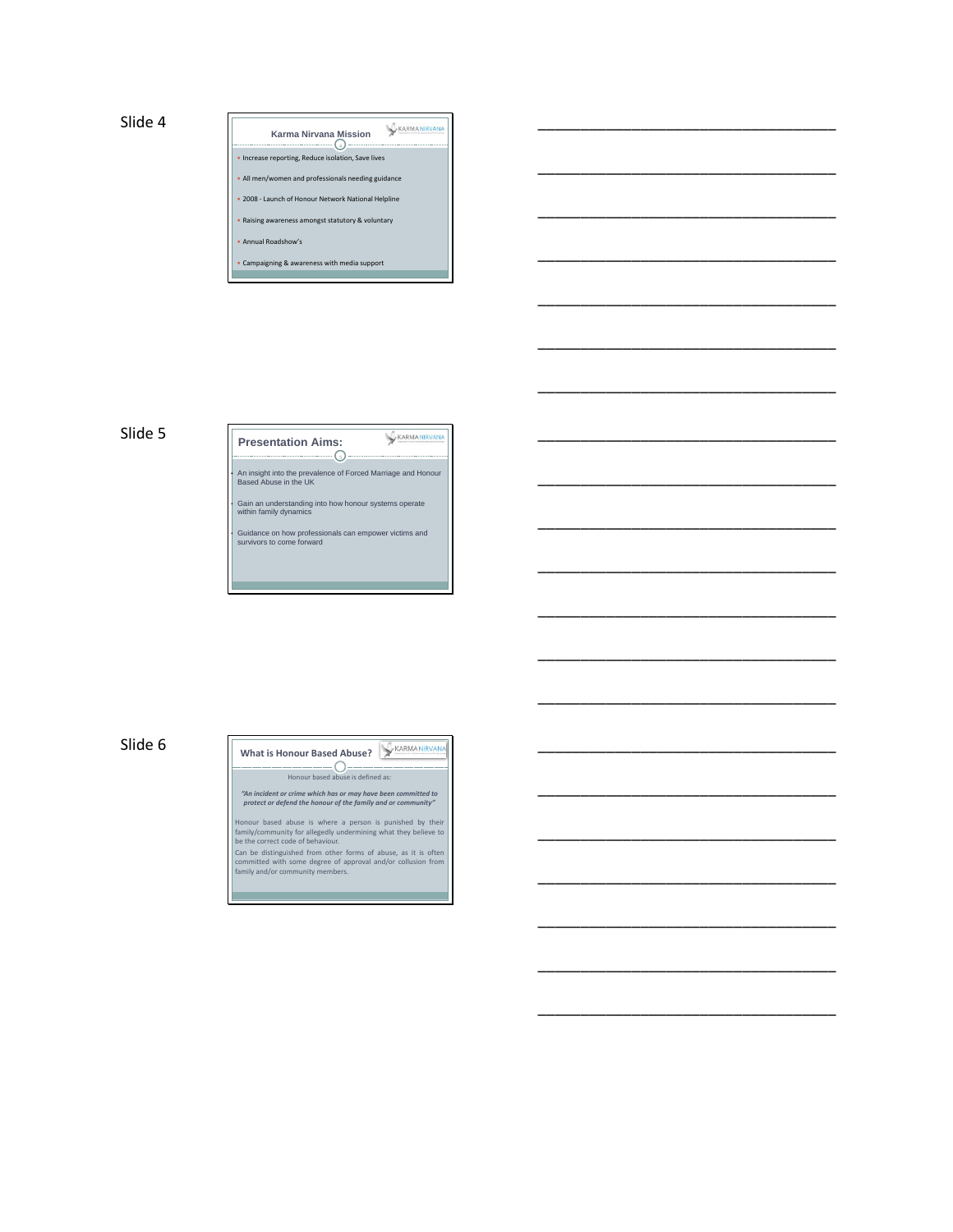

| _________   |  |  |  |  |  |  |
|-------------|--|--|--|--|--|--|
|             |  |  |  |  |  |  |
|             |  |  |  |  |  |  |
| ___________ |  |  |  |  |  |  |

\_\_\_\_\_\_\_\_\_\_\_\_\_\_\_\_\_\_\_\_\_\_\_\_\_\_\_\_\_\_\_\_\_\_\_

\_\_\_\_\_\_\_\_\_\_\_\_\_\_\_\_\_\_\_\_\_\_\_\_\_\_\_\_\_\_\_\_\_\_\_

\_\_\_\_\_\_\_\_\_\_\_\_\_\_\_\_\_\_\_\_\_\_\_\_\_\_\_\_\_\_\_\_\_\_\_

\_\_\_\_\_\_\_\_\_\_\_\_\_\_\_\_\_\_\_\_\_\_\_\_\_\_\_\_\_\_\_\_\_\_\_

\_\_\_\_\_\_\_\_\_\_\_\_\_\_\_\_\_\_\_\_\_\_\_\_\_\_\_\_\_\_\_\_\_\_\_

\_\_\_\_\_\_\_\_\_\_\_\_\_\_\_\_\_\_\_\_\_\_\_\_\_\_\_\_\_\_\_\_\_\_\_

\_\_\_\_\_\_\_\_\_\_\_\_\_\_\_\_\_\_\_\_\_\_\_\_\_\_\_\_\_\_\_\_\_\_\_

\_\_\_\_\_\_\_\_\_\_\_\_\_\_\_\_\_\_\_\_\_\_\_\_\_\_\_\_\_\_\_\_\_\_\_

\_\_\_\_\_\_\_\_\_\_\_\_\_\_\_\_\_\_\_\_\_\_\_\_\_\_\_\_\_\_\_\_\_\_\_

\_\_\_\_\_\_\_\_\_\_\_\_\_\_\_\_\_\_\_\_\_\_\_\_\_\_\_\_\_\_\_\_\_\_\_

\_\_\_\_\_\_\_\_\_\_\_\_\_\_\_\_\_\_\_\_\_\_\_\_\_\_\_\_\_\_\_\_\_\_\_

\_\_\_\_\_\_\_\_\_\_\_\_\_\_\_\_\_\_\_\_\_\_\_\_\_\_\_\_\_\_\_\_\_\_\_

\_\_\_\_\_\_\_\_\_\_\_\_\_\_\_\_\_\_\_\_\_\_\_\_\_\_\_\_\_\_\_\_\_\_\_

\_\_\_\_\_\_\_\_\_\_\_\_\_\_\_\_\_\_\_\_\_\_\_\_\_\_\_\_\_\_\_\_\_\_\_

\_\_\_\_\_\_\_\_\_\_\_\_\_\_\_\_\_\_\_\_\_\_\_\_\_\_\_\_\_\_\_\_\_\_\_

\_\_\_\_\_\_\_\_\_\_\_\_\_\_\_\_\_\_\_\_\_\_\_\_\_\_\_\_\_\_\_\_\_\_\_

\_\_\_\_\_\_\_\_\_\_\_\_\_\_\_\_\_\_\_\_\_\_\_\_\_\_\_\_\_\_\_\_\_\_\_

#### Slide 8



Slide 9

 $\overline{\phantom{a}}$  **Group definitions of Honour: Community Research Derby Mental Health Trust** 

• No single meaning

• Consists of a learnt complex set of rules that an Asian woman has to follow in order to protect the family 'name' and maintain family position

• *"It's like the weather, you can't question it, izzat is there, it's always been around …izzat is special control"* -Group 1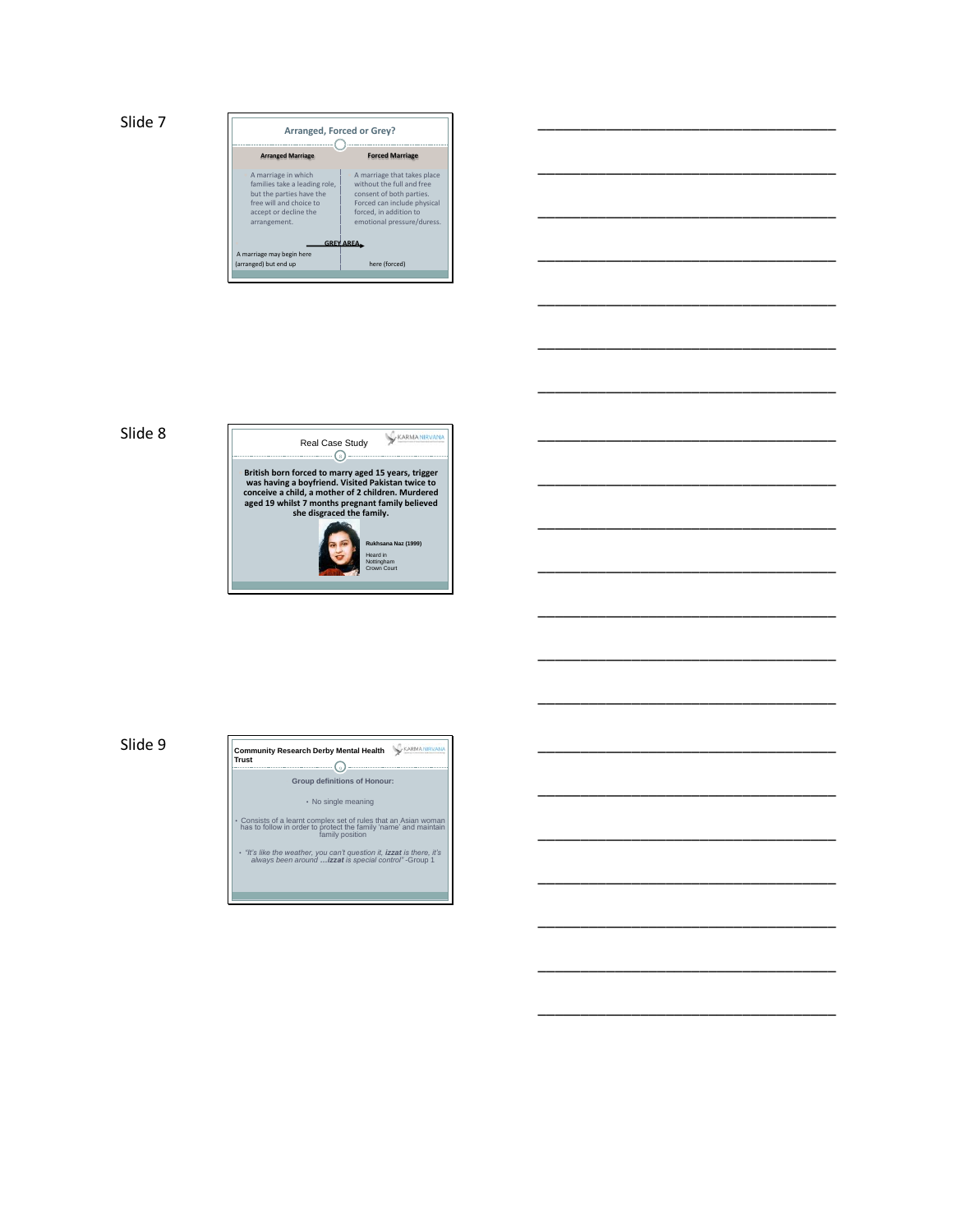**Further research:** 

\_\_\_\_\_\_\_\_\_\_\_\_\_\_\_\_\_\_\_\_\_\_\_\_\_\_\_\_\_\_\_\_\_\_\_

\_\_\_\_\_\_\_\_\_\_\_\_\_\_\_\_\_\_\_\_\_\_\_\_\_\_\_\_\_\_\_\_\_\_\_

\_\_\_\_\_\_\_\_\_\_\_\_\_\_\_\_\_\_\_\_\_\_\_\_\_\_\_\_\_\_\_\_\_\_\_

\_\_\_\_\_\_\_\_\_\_\_\_\_\_\_\_\_\_\_\_\_\_\_\_\_\_\_\_\_\_\_\_\_\_\_

\_\_\_\_\_\_\_\_\_\_\_\_\_\_\_\_\_\_\_\_\_\_\_\_\_\_\_\_\_\_\_\_\_\_\_

\_\_\_\_\_\_\_\_\_\_\_\_\_\_\_\_\_\_\_\_\_\_\_\_\_\_\_\_\_\_\_\_\_\_\_

\_\_\_\_\_\_\_\_\_\_\_\_\_\_\_\_\_\_\_\_\_\_\_\_\_\_\_\_\_\_\_\_\_\_\_

\_\_\_\_\_\_\_\_\_\_\_\_\_\_\_\_\_\_\_\_\_\_\_\_\_\_\_\_\_\_\_\_\_\_\_

\_\_\_\_\_\_\_\_\_\_\_\_\_\_\_\_\_\_\_\_\_\_\_\_\_\_\_\_\_\_\_\_\_\_\_

\_\_\_\_\_\_\_\_\_\_\_\_\_\_\_\_\_\_\_\_\_\_\_\_\_\_\_\_\_\_\_\_\_\_\_

\_\_\_\_\_\_\_\_\_\_\_\_\_\_\_\_\_\_\_\_\_\_\_\_\_\_\_\_\_\_\_\_\_\_\_

\_\_\_\_\_\_\_\_\_\_\_\_\_\_\_\_\_\_\_\_\_\_\_\_\_\_\_\_\_\_\_\_\_\_\_

\_\_\_\_\_\_\_\_\_\_\_\_\_\_\_\_\_\_\_\_\_\_\_\_\_\_\_\_\_\_\_\_\_\_\_

\_\_\_\_\_\_\_\_\_\_\_\_\_\_\_\_\_\_\_\_\_\_\_\_\_\_\_\_\_\_\_\_\_\_\_

\_\_\_\_\_\_\_\_\_\_\_\_\_\_\_\_\_\_\_\_\_\_\_\_\_\_\_\_\_\_\_\_\_\_\_

\_\_\_\_\_\_\_\_\_\_\_\_\_\_\_\_\_\_\_\_\_\_\_\_\_\_\_\_\_\_\_\_\_\_\_

\_\_\_\_\_\_\_\_\_\_\_\_\_\_\_\_\_\_\_\_\_\_\_\_\_\_\_\_\_\_\_\_\_\_\_

\_\_\_\_\_\_\_\_\_\_\_\_\_\_\_\_\_\_\_\_\_\_\_\_\_\_\_\_\_\_\_\_\_\_\_

\_\_\_\_\_\_\_\_\_\_\_\_\_\_\_\_\_\_\_\_\_\_\_\_\_\_\_\_\_\_\_\_\_\_\_

\_\_\_\_\_\_\_\_\_\_\_\_\_\_\_\_\_\_\_\_\_\_\_\_\_\_\_\_\_\_\_\_\_\_\_

\_\_\_\_\_\_\_\_\_\_\_\_\_\_\_\_\_\_\_\_\_\_\_\_\_\_\_\_\_\_\_\_\_\_\_

• Disclosure of perception should be risk assessed

• Integrating & taking on western values

• Talking to opposite sex & having a boyfriend • Saying no to an arranged marriage

• Disclosure of information to family trigger for abduction

• Concept of honour used in relation to family & wider community acceptance, linked to image \_\_\_\_\_\_\_

#### Slide 11



#### Slide 12

#### **Barriers to getting help:**  $\bigcap$

•Disownment/Ostracised from community

•Not aware of services – key to minors

•Not believed -turned away-engagement families

•Displacement/isolation/identity •Fear of being found – bounty hunters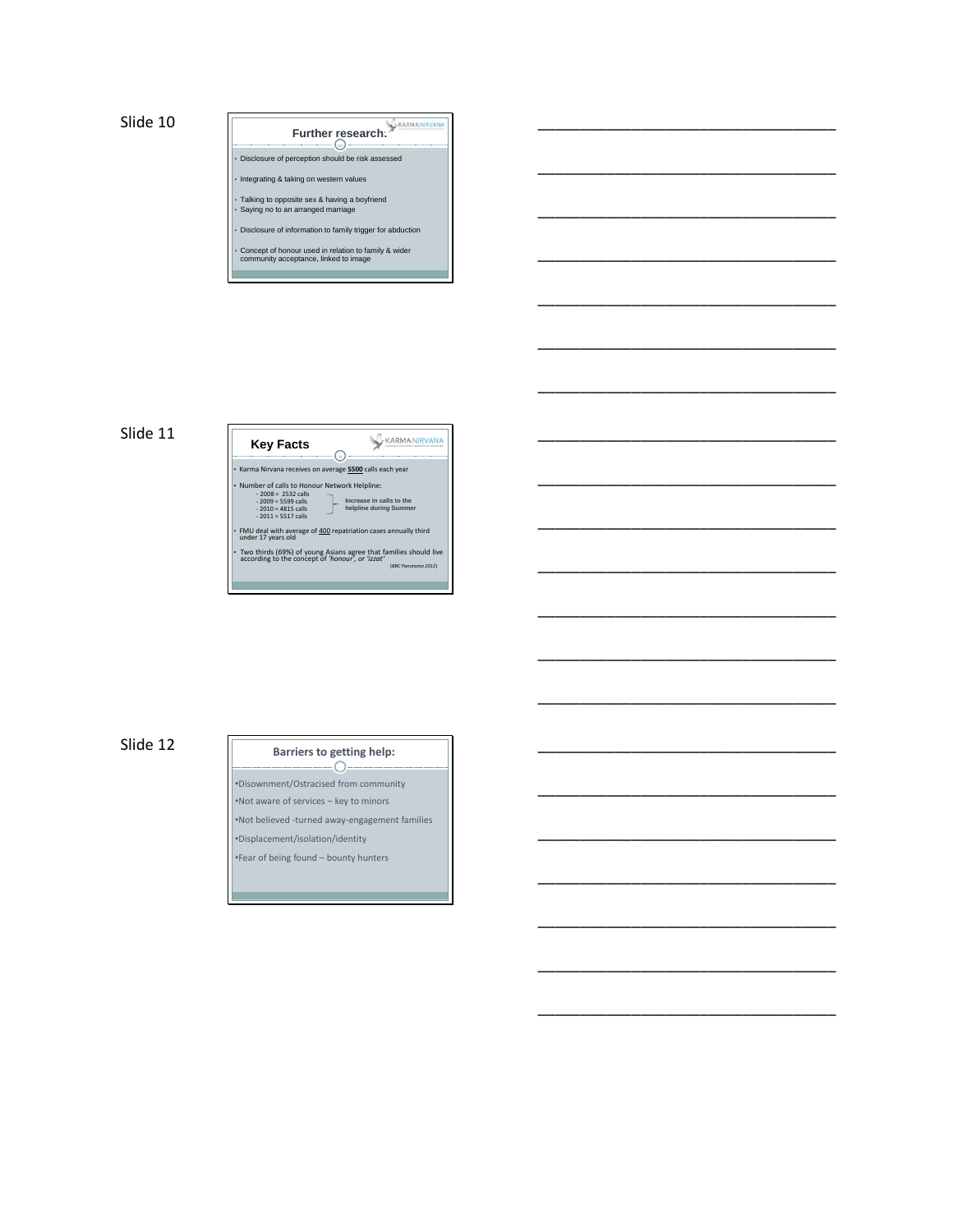**victims and survivors Features to Empowering WARMANIR** 

• Awareness of support reduces isolation and encourages reporting

\_\_\_\_\_\_\_\_\_\_\_\_\_\_\_\_\_\_\_\_\_\_\_\_\_\_\_\_\_\_\_\_\_\_\_

\_\_\_\_\_\_\_\_\_\_\_\_\_\_\_\_\_\_\_\_\_\_\_\_\_\_\_\_\_\_\_\_\_\_\_

\_\_\_\_\_\_\_\_\_\_\_\_\_\_\_\_\_\_\_\_\_\_\_\_\_\_\_\_\_\_\_\_\_\_\_

\_\_\_\_\_\_\_\_\_\_\_\_\_\_\_\_\_\_\_\_\_\_\_\_\_\_\_\_\_\_\_\_\_\_\_

\_\_\_\_\_\_\_\_\_\_\_\_\_\_\_\_\_\_\_\_\_\_\_\_\_\_\_\_\_\_\_\_\_\_\_

\_\_\_\_\_\_\_\_\_\_\_\_\_\_\_\_\_\_\_\_\_\_\_\_\_\_\_\_\_\_\_\_\_\_\_

\_\_\_\_\_\_\_\_\_\_\_\_\_\_\_\_\_\_\_\_\_\_\_\_\_\_\_\_\_\_\_\_\_\_\_

\_\_\_\_\_\_\_\_\_\_\_\_\_\_\_\_\_\_\_\_\_\_\_\_\_\_\_\_\_\_\_\_\_\_\_

\_\_\_\_\_\_\_\_\_\_\_\_\_\_\_\_\_\_\_\_\_\_\_\_\_\_\_\_\_\_\_\_\_\_\_

\_\_\_\_\_\_\_\_\_\_\_\_\_\_\_\_\_\_\_\_\_\_\_\_\_\_\_\_\_\_\_\_\_\_\_

\_\_\_\_\_\_\_\_\_\_\_\_\_\_\_\_\_\_\_\_\_\_\_\_\_\_\_\_\_\_\_\_\_\_\_

\_\_\_\_\_\_\_\_\_\_\_\_\_\_\_\_\_\_\_\_\_\_\_\_\_\_\_\_\_\_\_\_\_\_\_

\_\_\_\_\_\_\_\_\_\_\_\_\_\_\_\_\_\_\_\_\_\_\_\_\_\_\_\_\_\_\_\_\_\_\_

\_\_\_\_\_\_\_\_\_\_\_\_\_\_\_\_\_\_\_\_\_\_\_\_\_\_\_\_\_\_\_\_\_\_\_

\_\_\_\_\_\_\_\_\_\_\_\_\_\_\_\_\_\_\_\_\_\_\_\_\_\_\_\_\_\_\_\_\_\_\_

\_\_\_\_\_\_\_\_\_\_\_\_\_\_\_\_\_\_\_\_\_\_\_\_\_\_\_\_\_\_\_\_\_\_\_

\_\_\_\_\_\_\_\_\_\_\_\_\_\_\_\_\_\_\_\_\_\_\_\_\_\_\_\_\_\_\_\_\_\_\_

\_\_\_\_\_\_\_\_\_\_\_\_\_\_\_\_\_\_\_\_\_\_\_\_\_\_\_\_\_\_\_\_\_\_\_

\_\_\_\_\_\_\_\_\_\_\_\_\_\_\_\_\_\_\_\_\_\_\_\_\_\_\_\_\_\_\_\_\_\_\_

\_\_\_\_\_\_\_\_\_\_\_\_\_\_\_\_\_\_\_\_\_\_\_\_\_\_\_\_\_\_\_\_\_\_\_

\_\_\_\_\_\_\_\_\_\_\_\_\_\_\_\_\_\_\_\_\_\_\_\_\_\_\_\_\_\_\_\_\_\_\_

• Being realistic & reassuring that they are not going against religion, tradition or culture

• Agreeing confidentiality sharing of information or not?

<u> Tanzania da Maria da Maria da Maria da Maria da Maria da Maria da Maria da Maria da Maria da Maria da Maria d</u>

#### Slide 14

14 **victims and survivors Features to Empowering WARMANIRY** 

• Establishing a means of discreet contact

• Develop/implement a safety plan to reduce physical and emotional risks

• Engagement with other survivors through Helpline

#### Slide 15

# 15 **Do not: Important considerations –**

• Use family or community members as interpreters or mediators

• Engage in family group conferences, potential emotional manipulation of victim

• Disclose information of risk, including 'perceived' risk without agreement and risk assessments

• Send the victim back to the family/perpetrators against their wishes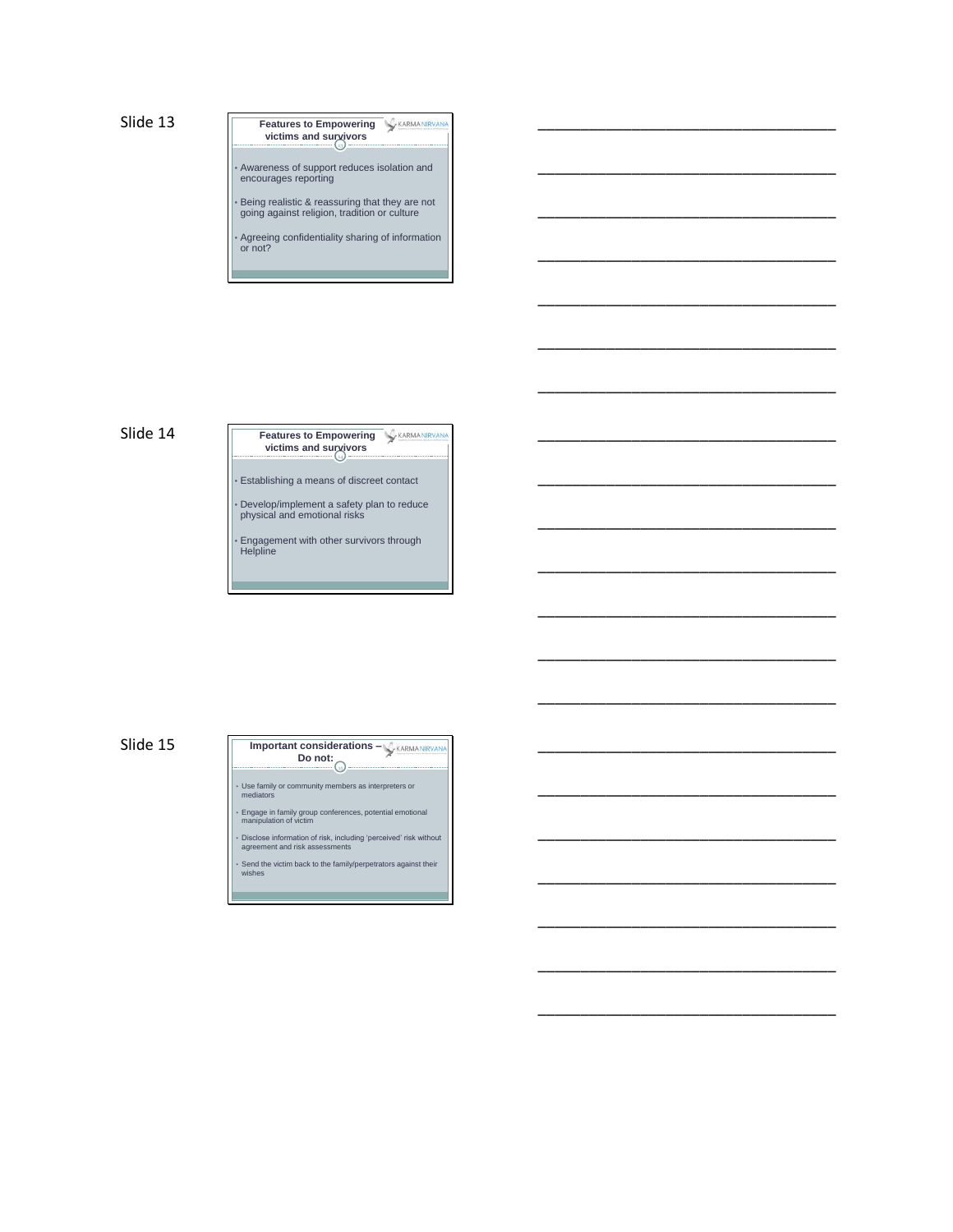# <u>-</u> Q **B – M Case March 09** • Placement of Muslim children where Justice Wall highlights physical safety paramount not cultural/religious issues

\_\_\_\_\_\_\_\_\_\_\_\_\_\_\_\_\_\_\_\_\_\_\_\_\_\_\_\_\_\_\_\_\_\_\_

\_\_\_\_\_\_\_\_\_\_\_\_\_\_\_\_\_\_\_\_\_\_\_\_\_\_\_\_\_\_\_\_\_\_\_

\_\_\_\_\_\_\_\_\_\_\_\_\_\_\_\_\_\_\_\_\_\_\_\_\_\_\_\_\_\_\_\_\_\_\_

\_\_\_\_\_\_\_\_\_\_\_\_\_\_\_\_\_\_\_\_\_\_\_\_\_\_\_\_\_\_\_\_\_\_\_

\_\_\_\_\_\_\_\_\_\_\_\_\_\_\_\_\_\_\_\_\_\_\_\_\_\_\_\_\_\_\_\_\_\_\_

\_\_\_\_\_\_\_\_\_\_\_\_\_\_\_\_\_\_\_\_\_\_\_\_\_\_\_\_\_\_\_\_\_\_\_

\_\_\_\_\_\_\_\_\_\_\_\_\_\_\_\_\_\_\_\_\_\_\_\_\_\_\_\_\_\_\_\_\_\_\_

\_\_\_\_\_\_\_\_\_\_\_\_\_\_\_\_\_\_\_\_\_\_\_\_\_\_\_\_\_\_\_\_\_\_\_

\_\_\_\_\_\_\_\_\_\_\_\_\_\_\_\_\_\_\_\_\_\_\_\_\_\_\_\_\_\_\_\_\_\_\_

\_\_\_\_\_\_\_\_\_\_\_\_\_\_\_\_\_\_\_\_\_\_\_\_\_\_\_\_\_\_\_\_\_\_\_

\_\_\_\_\_\_\_\_\_\_\_\_\_\_\_\_\_\_\_\_\_\_\_\_\_\_\_\_\_\_\_\_\_\_\_

\_\_\_\_\_\_\_\_\_\_\_\_\_\_\_\_\_\_\_\_\_\_\_\_\_\_\_\_\_\_\_\_\_\_\_

\_\_\_\_\_\_\_\_\_\_\_\_\_\_\_\_\_\_\_\_\_\_\_\_\_\_\_\_\_\_\_\_\_\_\_

\_\_\_\_\_\_\_\_\_\_\_\_\_\_\_\_\_\_\_\_\_\_\_\_\_\_\_\_\_\_\_\_\_\_\_

\_\_\_\_\_\_\_\_\_\_\_\_\_\_\_\_\_\_\_\_\_\_\_\_\_\_\_\_\_\_\_\_\_\_\_

\_\_\_\_\_\_\_\_\_\_\_\_\_\_\_\_\_\_\_\_\_\_\_\_\_\_\_\_\_\_\_\_\_\_\_

\_\_\_\_\_\_\_\_\_\_\_\_\_\_\_\_\_\_\_\_\_\_\_\_\_\_\_\_\_\_\_\_\_\_\_

\_\_\_\_\_\_\_\_\_\_\_\_\_\_\_\_\_\_\_\_\_\_\_\_\_\_\_\_\_\_\_\_\_\_\_

\_\_\_\_\_\_\_\_\_\_\_\_\_\_\_\_\_\_\_\_\_\_\_\_\_\_\_\_\_\_\_\_\_\_\_

\_\_\_\_\_\_\_\_\_\_\_\_\_\_\_\_\_\_\_\_\_\_\_\_\_\_\_\_\_\_\_\_\_\_\_

\_\_\_\_\_\_\_\_\_\_\_\_\_\_\_\_\_\_\_\_\_\_\_\_\_\_\_\_\_\_\_\_\_\_\_

• Questions: Culturally appropriate placement?

Foster parents moved six times to secure safety

• A mother put her 3 children at risk

• Victim fled with support of Police & Social Services & remains in hiding \_\_\_

\_\_\_\_\_

#### Slide 17

KARMANIR **EVIDENCE**

17 **Judge records a highly significant remark from mother:**

 "when honour kicks in, all other considerations go out of the window"

"with honour, you forget everything it will go on for generations. It won't end and they would try anything"

<u> 1989 - Johann Barbara, martxa amerikan personal (h. 1989).</u>

Slide 18

#### KARMANIRVAN 18 **Lord Justice Walls Court of Appeal 09**

*"these things have nothing to do with any concept of honour known to English law"*

*"They are, I repeat, acts of simply sordid, criminal behaviour and a refusal to acknowledge them as such. We should, accordingly, identify them as criminal acts and as nothing else.* 

 *"This is the law of England, and this is the law which applies in this case"*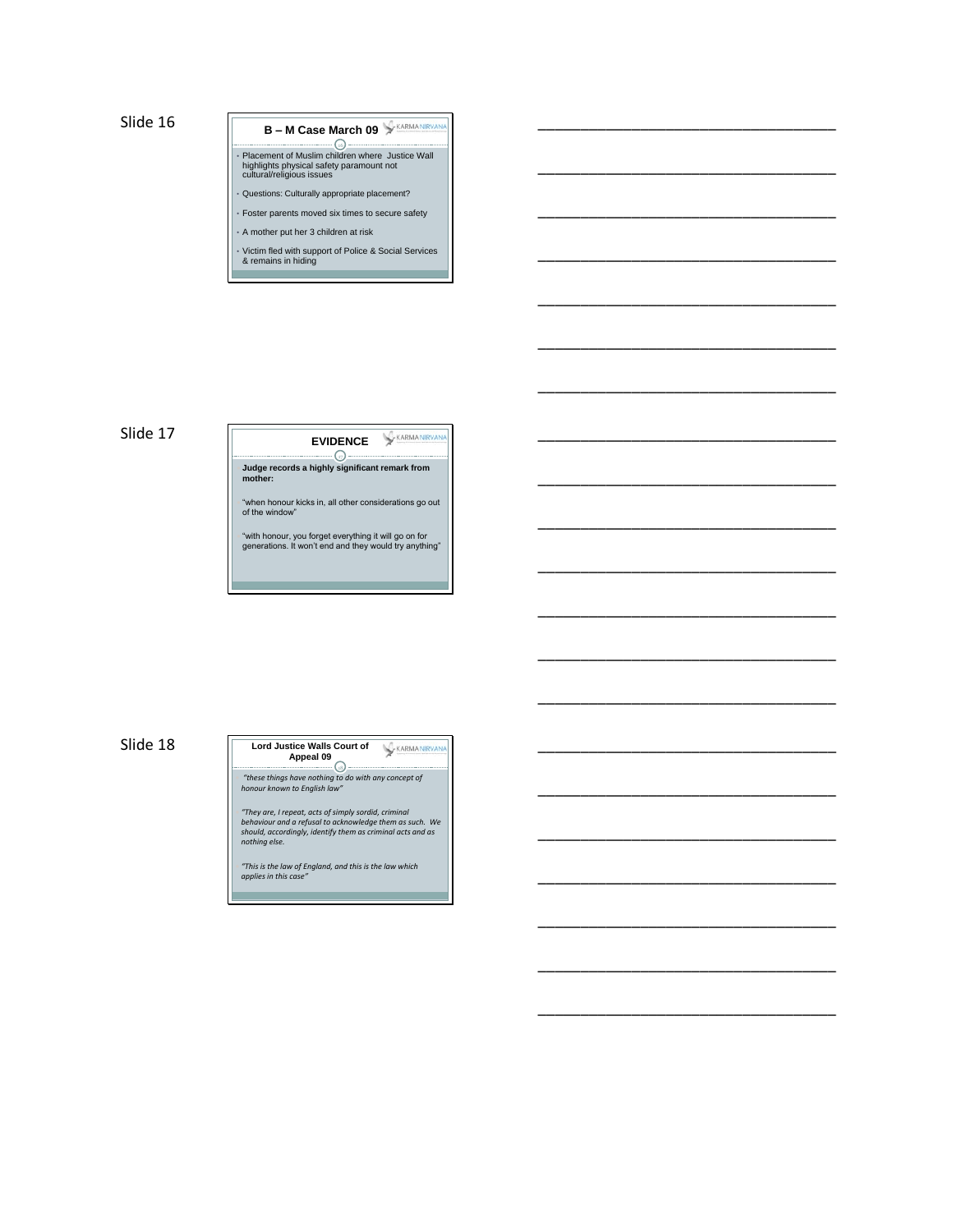**Instilling Confidence** SEARMANIRVANA

**"We must not allow political correctness to lead us to moral blindness"** *(Mike O'Brien)*

\_\_\_\_\_\_\_\_\_\_\_\_\_\_\_\_\_\_\_\_\_\_\_\_\_\_\_\_\_\_\_\_\_\_\_

\_\_\_\_\_\_\_\_\_\_\_\_\_\_\_\_\_\_\_\_\_\_\_\_\_\_\_\_\_\_\_\_\_\_\_

\_\_\_\_\_\_\_\_\_\_\_\_\_\_\_\_\_\_\_\_\_\_\_\_\_\_\_\_\_\_\_\_\_\_\_

\_\_\_\_\_\_\_\_\_\_\_\_\_\_\_\_\_\_\_\_\_\_\_\_\_\_\_\_\_\_\_\_\_\_\_

\_\_\_\_\_\_\_\_\_\_\_\_\_\_\_\_\_\_\_\_\_\_\_\_\_\_\_\_\_\_\_\_\_\_\_

\_\_\_\_\_\_\_\_\_\_\_\_\_\_\_\_\_\_\_\_\_\_\_\_\_\_\_\_\_\_\_\_\_\_\_

\_\_\_\_\_\_\_\_\_\_\_\_\_\_\_\_\_\_\_\_\_\_\_\_\_\_\_\_\_\_\_\_\_\_\_

\_\_\_\_\_\_\_\_\_\_\_\_\_\_\_\_\_\_\_\_\_\_\_\_\_\_\_\_\_\_\_\_\_\_\_

\_\_\_\_\_\_\_\_\_\_\_\_\_\_\_\_\_\_\_\_\_\_\_\_\_\_\_\_\_\_\_\_\_\_\_

\_\_\_\_\_\_\_\_\_\_\_\_\_\_\_\_\_\_\_\_\_\_\_\_\_\_\_\_\_\_\_\_\_\_\_

\_\_\_\_\_\_\_\_\_\_\_\_\_\_\_\_\_\_\_\_\_\_\_\_\_\_\_\_\_\_\_\_\_\_\_

\_\_\_\_\_\_\_\_\_\_\_\_\_\_\_\_\_\_\_\_\_\_\_\_\_\_\_\_\_\_\_\_\_\_\_

\_\_\_\_\_\_\_\_\_\_\_\_\_\_\_\_\_\_\_\_\_\_\_\_\_\_\_\_\_\_\_\_\_\_\_

\_\_\_\_\_\_\_\_\_\_\_\_\_\_\_\_\_\_\_\_\_\_\_\_\_\_\_\_\_\_\_\_\_\_\_

\_\_\_\_\_\_\_\_\_\_\_\_\_\_\_\_\_\_\_\_\_\_\_\_\_\_\_\_\_\_\_\_\_\_\_

\_\_\_\_\_\_\_\_\_\_\_\_\_\_\_\_\_\_\_\_\_\_\_\_\_\_\_\_\_\_\_\_\_\_\_

\_\_\_\_\_\_\_\_\_\_\_\_\_\_\_\_\_\_\_\_\_\_\_\_\_\_\_\_\_\_\_\_\_\_\_

\_\_\_\_\_\_\_\_\_\_\_\_\_\_\_\_\_\_\_\_\_\_\_\_\_\_\_\_\_\_\_\_\_\_\_

\_\_\_\_\_\_\_\_\_\_\_\_\_\_\_\_\_\_\_\_\_\_\_\_\_\_\_\_\_\_\_\_\_\_\_

\_\_\_\_\_\_\_\_\_\_\_\_\_\_\_\_\_\_\_\_\_\_\_\_\_\_\_\_\_\_\_\_\_\_\_

\_\_\_\_\_\_\_\_\_\_\_\_\_\_\_\_\_\_\_\_\_\_\_\_\_\_\_\_\_\_\_\_\_\_\_

**"Cultural acceptance does not mean accepting the unacceptable"** *(Sir Ian Blair)*

\_\_\_\_\_\_\_\_\_\_



Slide 21